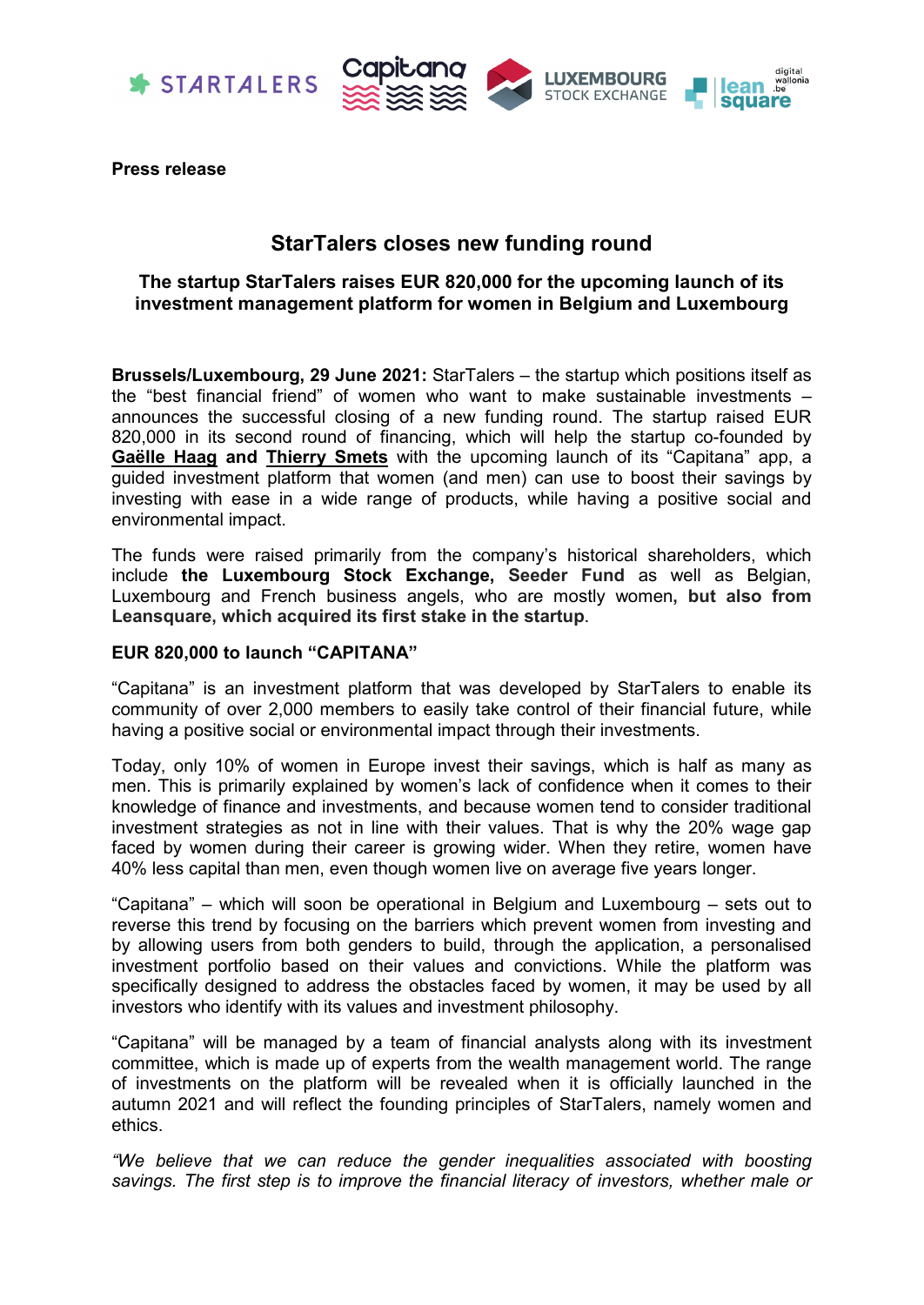



*female, to give them everything they need to understand investments. This enables them to set specific goals for their financial future themselves. Capitana will give investors the opportunity to put what they have learned into practice and make informed decisions when they embark on the adventure of making investments that they understand and identify with, while contributing to a better world. Many of them are waiting impatiently to get started!"* say **[Gaëlle Haag](https://www.linkedin.com/in/gaelle-haag/) and [Thierry Smets](https://www.linkedin.com/in/thierry-smets/?originalSubdomain=be)** co-founders of StarTalers and the Capitana app.

## **Historic shareholders still present**

In its first funding round at the end of 2019, StarTalers raised EUR 520,000 from the Luxembourg Stock Exchange, Seeder Fund, and Belgian, Luxembourg and French business angels. Leansquare joined as a new shareholder in the second round of funding, which saw a total of EUR 820,000 raised.

**Julie Becker, CEO of the Luxembourg Stock Exchange** states: *"StarTalers' mission is fully in line with our objective to contribute to the growth of sustainable finance and moreover reflects our CSR strategy and in particular our focus on diversity & inclusion and financial education. StarTalers aims to make the financial world more inclusive by helping women define an investment plan for their savings which reflects their specific goals, all while making a positive societal and environmental impact. Given StarTalers' achievements over the past 18 months, coupled with the values and determination of its founders – which we share – we are pleased to continue to support the development of this unique investment management tool made by and for women."*

**Ben Piquard from Leansquare** comments: *"The future of society depends on greater diversity and greater societal awareness when it comes to the choices we make as consumers and investors. StarTalers is about to launch an investment management platform made by women for women with a strong team from the world of wealth management. This platform, which selects a range of responsible investments that reflect investors' personal values and goals, is totally new in Belgium. Knowing that to date only 10% of women invest their savings, we consider StarTalers as an ideal example of a startup that not only has great potential but that also has a strong focus on impact. As a responsible investor in the new economy, we are happy to support this project and take part in this great adventure!"*

**--------------------**